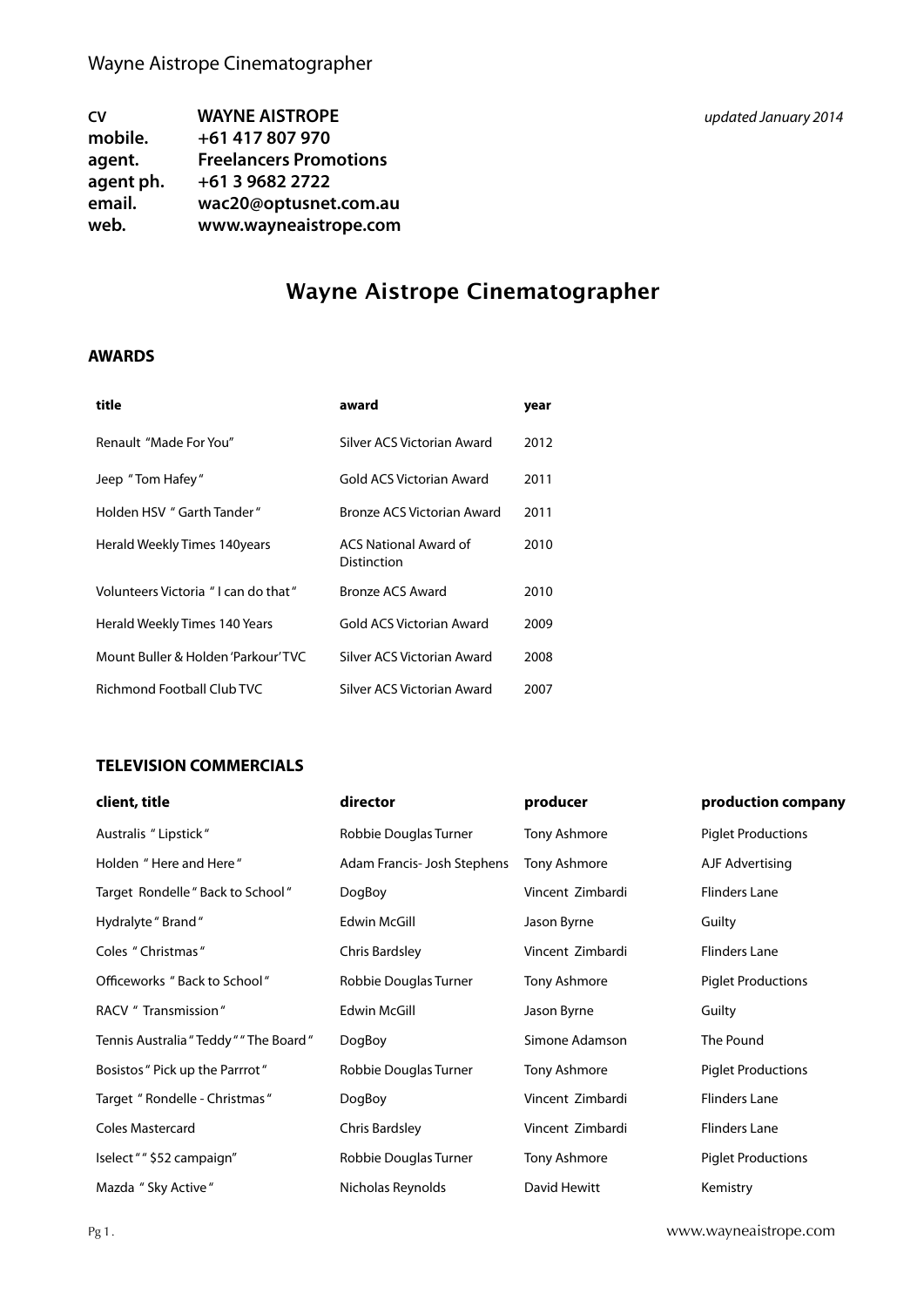| client, title                          | director              | producer              | production company        |
|----------------------------------------|-----------------------|-----------------------|---------------------------|
| Target " Rondelle - Crazy Lady "       | DogBoy                | Vincent Zimbardi      | <b>Flinders Lane</b>      |
| Suzuki " Shadow Sports"                | Robbie Douglas Turner | Tony Ashmore          | <b>Piglet Productions</b> |
| Jet Star " Launch 2013"                | <b>Tony Rogers</b>    | Vincent Zimbardi      | <b>Flinders Lane</b>      |
| Mission Wraps " All Gone"              | Robbie Douglas Turner | Tony Ashmore          | <b>Piglet Productions</b> |
| Toyota " Legendary Moments "           | Boyd Hicklin          | <b>Murray Sestak</b>  | Turnstile 4               |
| <b>Bakers Delight</b> " Brand "        | Robbie Douglas Turner | Tony Ashmore          | <b>Piglet Productions</b> |
| Holden "3 years free servicing"        | Jake Rob              | Jackie Fish           | Fiction                   |
| Danone " Oikos Yogurt"                 | Micca Delaney         | Katrina Fleming       | <b>Airbag Productions</b> |
| Universities Australia                 | <b>Chris Bardsley</b> | Vincent Zimbardi      | <b>Flinders Lane</b>      |
| Ssang Yong " No Fancy Effects,"        | Lee Rogers            | Stephanie Ceccaldi    | <b>Brilliant Films</b>    |
| KFC" Say it with Chicken"              | Dean Blumberg         | Josh Jenkins          | One20                     |
| Neighbours Opening Titles 2013         | John Studley          | <b>Emily Harridge</b> | Visual Playground         |
| Target " Shoes "                       | <b>Ted Horton</b>     | Vincent Zimbardi      | <b>Flinders Lane</b>      |
| Swinburne University " Brand "         | Chris Reynolds        | Beaver                | <b>Active Motion</b>      |
| Suzuki " Navigator"                    | Robbie Douglas Turner | Tony Ashmore          | <b>Piglet Productions</b> |
| Liqourland "Are you Ready"             | <b>Tony Rogers</b>    | Vincent Zimbardi      | <b>Flinders Lane</b>      |
| Thomas Jewelers                        | Oliver Waghorn        | <b>Tim Anderson</b>   | <b>Burning House</b>      |
| University of Ballarat                 | Matt Holcomb          | <b>Trevor Holcomb</b> | Sceneon                   |
| Nissan " Super Zero "                  | Jake Rob              | Jackie Fish           | Fiction                   |
| TAC" Melbourne Victory"                | Andrew Coyle          | Andrew Coyle          | Sceneon                   |
| Jet Star" Brand Campaign"              | <b>Sng Tong Beng</b>  | Mike Salter           | Flinders Lane/ Window     |
| <b>Bank of Melbourne</b>               | Robbie Douglas Turner | Paul Green            | Horizon Films             |
| Simonds Homes " Big Brand              | Oliver Waghorn        | Simon Hoy             | <b>Hub Productions</b>    |
| Mazda "Biante Launch"                  | Lee Rogers            | Rini Susanti          | Kemistry                  |
| Mitre 10 " Brand Campaign"             | Robbie Douglas Turner | Tony Ashmore          | <b>Piglet Productions</b> |
| Suzuki Grand Vitara Urban " Mini Pig " | Robbie Douglas Turner | Tony Ashmore          | <b>Piglet Productions</b> |
| Nissan "The Big One"                   | Jake Robb             | Jackie Fish           | Fiction                   |
| Apia " Robyn & Graeme "                | Jamie Doolan          | Jackie Adler          | Loud Films                |
| Honda " Lawn and Garden "              | Oliver Waghorn        | Tim Anderson          | <b>Burning House</b>      |
| Renault Australia " Made for You "     | Lee Rogers            | <b>Tracy Proposch</b> | Pro Duce                  |
| Holden "LPG Commodore"                 | Robbie Douglas Turner | Tony Ashmore          | <b>Piglet Productions</b> |
| RDV' Good Move"                        | Oliver Waghorn        | Tim Anderson          | <b>Burning House</b>      |
| Beaurepaires "Brand 2012"              | Kriv Stenders         | Josh Jenkins          | <b>Bento Productions</b>  |
| Collingwood FC " Members Army "        | Andrew Coyle & Mat G  | Andrew Coyle          | Scene on                  |
| Birdseye " Oven Bake "                 | <b>Tim Kentley</b>    | Katie Mackin          | <b>XYZ Studios</b>        |
| Swinburne University                   | Robbie Douglas Turner | Tony Ashmore          | <b>Piglet Productions</b> |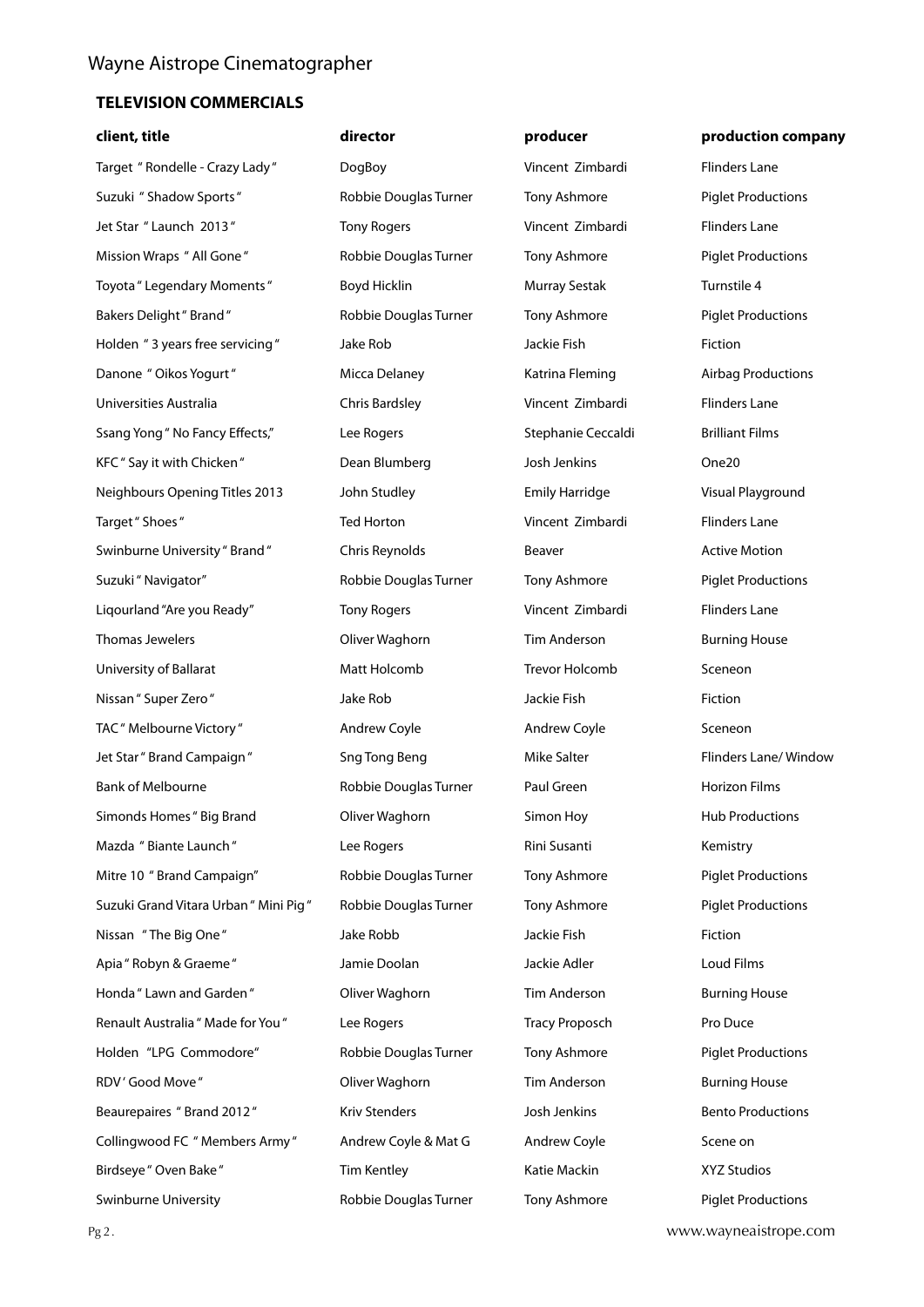| client, title                           | director                 | producer              | production company          |
|-----------------------------------------|--------------------------|-----------------------|-----------------------------|
| Levis " Pioneers Go Forth"              | Adam Ciancio             | Justin Bardolph       | Rocket Surgery Films        |
| Optus " Movie Rewards Lion"             | Wayne Aistrope           | <b>Mick Perry</b>     | M&C Saattchi                |
| Cadbury " Ice cream Sundaes"            | Campbell Knott           | Rachel Knott          | 9 North                     |
| Apia "Car Motor"                        | lan Reiser               | Justin Bardolph       | Rocket Sugery Films         |
| Google "Voice Search"                   | Josh Moore               | Mick Perry            | M&C Saattchi                |
| Adriatic " Field " ": Mirror "          | Matt Holcomb             | Trevor Holcomb        | <b>Holscope Productions</b> |
| Totally work wear" Brand"               | Robbie Douglas Turner    | Tony Ashmore          | <b>Piglet Productions</b>   |
| Karcher "T-Racer"                       | Andrew Coyle & Mat G     | Chelsea Nieper        | Scene on                    |
| Quit "Mick's story"                     | Craig Maclean            | <b>Helen Nicole</b>   | The Guild                   |
| Trojan "Trojan Horse"                   | Edwin McGill             | <b>Tracy Proposch</b> | <b>Film Graphics</b>        |
| Ford Territory " Snow Towing " " World" | Craig Maclean            | <b>Helen Nicol</b>    | The Guild                   |
| True Value Solar "Brand"                | Robbie Douglas Turner    | Tony Ashmore          | <b>Piglet Productions</b>   |
| Holden HSV " Brand"                     | Matt Holcomb             | <b>Tracy Proposch</b> | <b>Boiler Room</b>          |
| Yara Trams " Rhinos "                   | Andrew Coyle & Mat G     | <b>Tracy Proposch</b> | Scene On                    |
| The Daily Telegraph " Mini Cookbooks"   | Robbie Douglas Turner    | Tony Ashmore          | <b>Piglet Productions</b>   |
| Jeep - 70th Anniversary "Tommy"         | Mat Humphrey             | <b>Helene Nicol</b>   | The Guild                   |
| Herald Weekly Times " Footy Cards"      | Robbie Douglas Turner    | Tony Ashmore          | <b>Piglet Productions</b>   |
| Western Star Butter " George C"         | Josh Moore               | Duncan Imberger       | <b>Suitcase Murphy</b>      |
| Village Cinemas " Mobile Ticketing"     | Dom Megna & Rogan Briggs | Di Nash               | <b>CHE Advertising</b>      |
| Nintendo WI Fit Plus "Cas & Jess"       | Craig Maclean            | Helene Nicol          | The Guild                   |
| Melbourne Grand Prix                    | Josh Moore               | Duncan Imberger       | <b>Suitcase Murphy</b>      |
| Danone "Tennis " " Picnic "             | Jamie Doolan             | Jackie Adler          | Loud Films                  |
| Metro Trains " Barista " " June "       | Craig Maclean            | <b>Helene Nicol</b>   | The Guild                   |
| Rationale " Skincare"                   | Josh Moore               | Duncan Imberger       | <b>Suitsace Murphy</b>      |
| The Hermitage                           | John Studley             | Wes Greene            | <b>Nalu Productions</b>     |
| Herald Sun " Brand "                    | Robbie Douglas Turner    | Tony Ashmore          | <b>Piglet Productions</b>   |
| Nintendo "3DS Launch"                   | Craig Maclean            | Rob Spencer           | The Guild                   |
| Beaurepaires " Intervention"            | Lee Rogers               | Simon Hoy             | <b>Hub Productions</b>      |
| Mars UK" M&M's Red Carpet"              | <b>Bruce Currie</b>      | Zoe Dowd              | Tide                        |
| Collingwood Footbal Club- "Members"     | Andrew Coyle             | Andrew Coyle          | Scene on                    |
| Jenny Craig " Shane Jacobsen"           | Jamie Doolan             | Jackie Adler          | Loud Films                  |
| TAC " Lockdown"                         | Mat Humphrey             | Helene Nicol          | The Guild                   |
| VIC GOV "Toddler water safety           | Craig Maclean            | Helene Nicol          | The Guild                   |
| Beaurepaires " Christmas Rumble "       | Lee Rogers               | Murray Sestack        | <b>Hub Productions</b>      |
| Bulla " Sundae's                        | Campbelll Knott          | Rachel Knott          | Niche TV                    |
| Oporto" Bens Moment"                    | Craig Maclean            | Helene Nicol          | The Guild                   |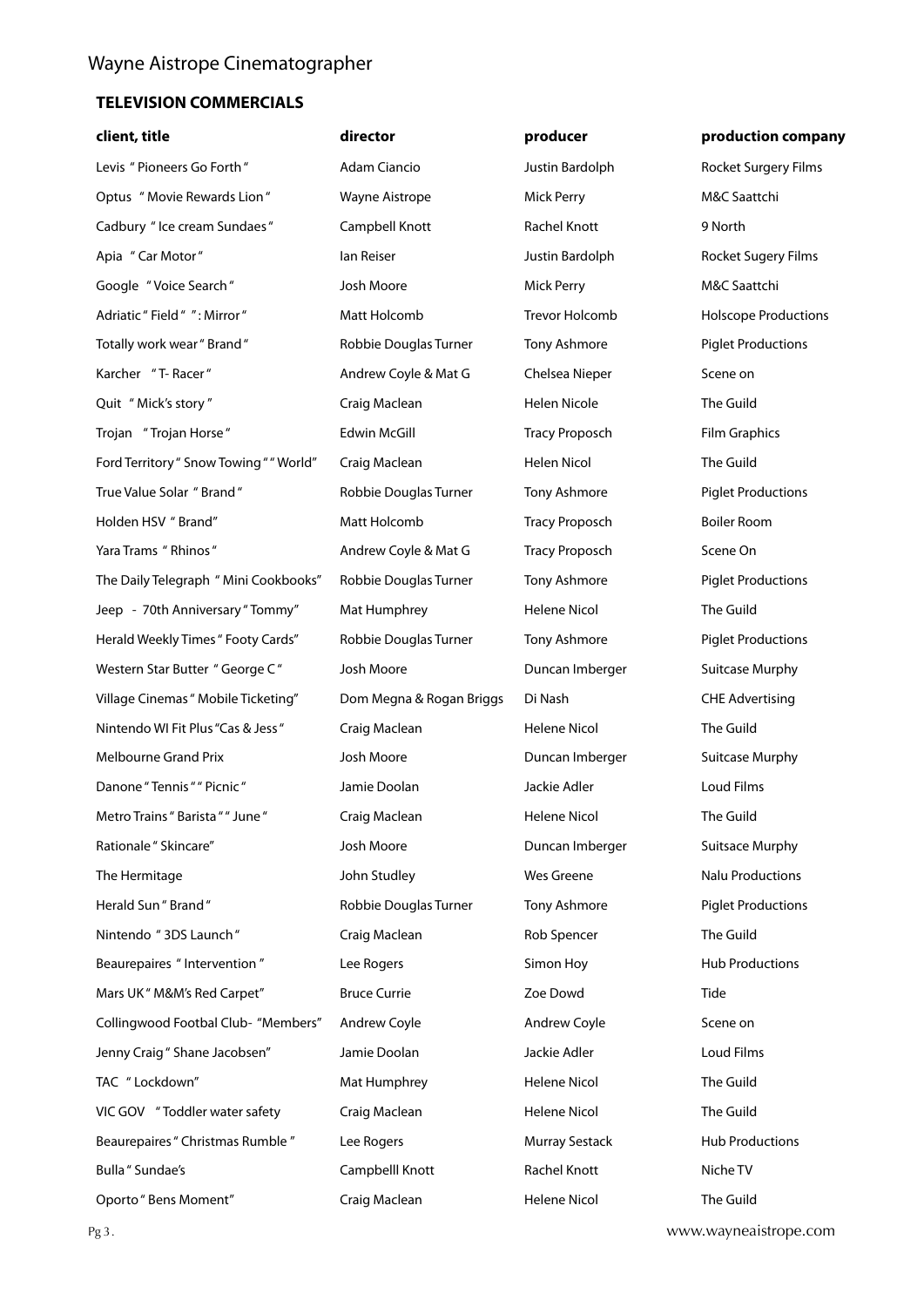| client, title                         | director              | producer              | production company        |
|---------------------------------------|-----------------------|-----------------------|---------------------------|
| Herald Weekly Times                   | Robbie Douglas Turner | Tony Ashmore          | <b>Piglet Productions</b> |
| Kmart "Christmas Lights"              | Mat Humphrey          | Helene Nicol          | The Guild                 |
| Richmond Football Club                | Andrew Coyle          | Andrew Coyle          | Scene On                  |
| ABC Stores " Fathers Day"             | Frank Morabito        | Frank Morabito        | Spinach Advertising       |
| Craft "Easy Cheese"                   | Andy Gaunt            | Amanda Isidro         | <b>Buchanan Group</b>     |
| Gruen Transfer " Conscription"        | Greg Wilmont          | Giovanni Lovisetto    | Here Films                |
| Honda "Power Tools"                   | Oliver Waghorn        | <b>Tim Anderson</b>   | <b>Burning House</b>      |
| Beaurepaires " Dunlop Sale"           | Lee Rogers            | Simon Hoy             | <b>Hub Productions</b>    |
| Bakers Delight " Brand tvc's "        | Craig Maclean         | Craig Maclean         | The Guild                 |
| TAC " Parent Involvment"              | Craig Maclean         | <b>Helene Nicol</b>   | The Guild                 |
| Australian Unity ' Scales"            | Frank Morabito        | Frank Morabito        | Spinach advertising       |
| VIC.GOV "Volunteers Asterisk"         | Craig Maclean         | <b>Helene Nicol</b>   | The Guild                 |
| ABC Bookshop " Big Kid's"             | Frank Morabito        | Frank Morabito        | Spinach Advertising       |
| Coles "Easter"                        | Andrerw Coyle         | Julie Rutherford      | <b>DDB Advertising</b>    |
| Leggo's                               | Andy Gaunt            | Amanda Isidro         | <b>Buchanan Group</b>     |
| <b>Telstra Business Womens Awards</b> | Andrew Coyle          | Andrew Coy;e          | Scene on                  |
| Bulla " Creamy Classics"              | Campbell Knott        | Rachel Knott          | Niche TV                  |
| Kmart" Easy Shopping"                 | Mat Humphrey          | <b>Helene Nicole</b>  | The Guild                 |
| Outlook Financial                     | <b>Ashley Bird</b>    | Kristian Morris       | Imagenation               |
| Coles Christmas " Curtis Stone"       | Andrew Coyle          | Julie Rutherford      | <b>DDB</b> Advertising    |
| Neighbours "Opening Titles 2010       | John Studley          | <b>Emily Harridge</b> | Visual Playground         |
| ABC Bookshop " Christmas"             | Frank Morabito        | Frank Morabito        | Spinach advertising       |
| Everlast "Boxer"                      | Craig Maclean         | <b>Helene Nicol</b>   | The Guild                 |
| Herald Sun " Discovery"               | Matt Wilson           | Tony Ashmore          | <b>Piglet Productions</b> |
| Oman Air                              | Wes Greene            | Glen Best             | <b>Nalu Productions</b>   |
| Herald Sun " Weekly Times 150 years"  | Craig Maclean         | Tony Ashmore          | <b>Piglet Productions</b> |
| APIA " Nice Lights"                   | Andrew Coyle          | Tom Booth             | Zealot Films              |
| Herald Sun " Simpson Stik'ems"        | Wayne Aistrope        | Tony Ashmore          | <b>Piglet Productions</b> |
| ABC Bookshop:"Fathers Day"            | Frank Morabito        | Frank Morabito        | Spinach Advertising       |
| Coles " Value Meals"                  | Andrew Coyle          | Julie Rutherford      | <b>DDB Advertising</b>    |
| Carpet Court                          | Frank Morabito        | Frank Morabito        | Spinach Advertising       |
| Holden HSV                            | Kristian Morris       | Ashley Bird           | <i>I</i> magenation       |
| Lexus Blackburn                       | Kevin Manning         | Kevin Manning         | <b>Bold Media</b>         |
| Stihl" Never Alone"                   | Damien Kelly          | Helene Nicol          | The Guild                 |
| Simonds Solarbank 'Free Solar'        | Matt Wilson           | Tony Ashmore          | <b>Piglet Productions</b> |
| Honda 'Accord V6' & 'Jazz VTI'        | John Lyons            | Simone Adamson        | Side By Side              |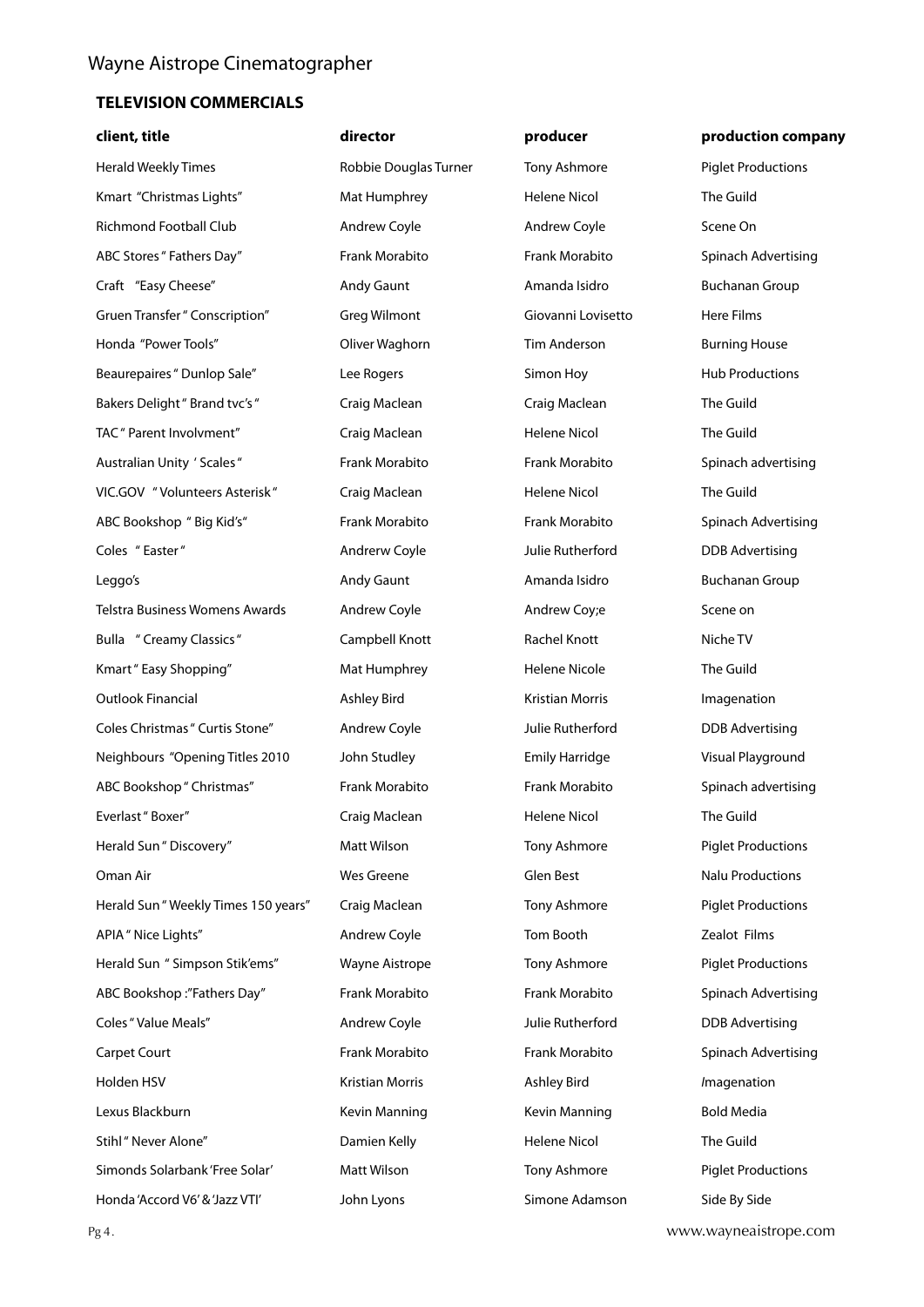| client, title                            | director                 | producer               | production company        |
|------------------------------------------|--------------------------|------------------------|---------------------------|
| Climate Change 'De Sal'                  | Matt Wilson              | Hannah Campbell        | <b>Active Motion</b>      |
| Bakers Delight 'Hot Cross Buns'          | Dom Megna & Rogan Briggs | Jason Byrne            | <b>Cherry Pictures</b>    |
| Dept. of Sustainability 'Showerhead'     | <b>Stuart Crossett</b>   | Sandi Gracin           | <b>Big Studio</b>         |
| Gatorade " Cadel Evans"                  | Wes Greene               | Wes Greene             | <b>Nalu Productions</b>   |
| MTV'Mass Market' & 'High-end'            | Adam Gardiner            | Johanna Hanley         | Qube Konstrukt            |
| Martha Cove                              | Campbell Knott           | Rachel Knott           | Niche TV                  |
| <b>Bulla 'Creamy Classics'</b>           | John Lyons               | Simone Adamson         | Side By Side              |
| Le Tan'Sun Screen 30+'                   | Robby Douglas Turner     | Victoria Thorne        | <b>Zealot Films</b>       |
| Honda 'Surprisingly Affordable'          | John Lyons               | Simone Adamson         | Side By Side              |
| Foodworks 'Pork Mince' & 'City Slickers' | John Studley             | John Studley           | A Splash of Red           |
| Honda 'Motorcycle' & 'Power Equip'       | John Lyons               | Simone Adamson         | Side By Side              |
| Herald Sun 'National Geographic'         | Matt Wilson              | Tony Ashmore           | <b>Piglet Productions</b> |
| Lexus 'Blackburn'                        | Campbell Knott           | Rachel Knott           | Niche TV                  |
| Coles 'Bi-Lo'                            | David Pulbrook           | Mary Sofis             | Horizon Films             |
| 1300 Reverse 'Burglar'                   | Chris Hayden             | Simone Adamson         | Fenton Stephens           |
| Coles 'Michael Klim'                     | Andrew Coyle             | Victoria Thorne        | <b>Zealot Films</b>       |
| Myer 'Olympics Campaign'                 | John Studley             | <b>Mark Bradley</b>    | Chocolate                 |
| Mount Buller & Holden 'Parkour'          | Andrew Coyle             | Victoria Thorne        | <b>Zealot Films</b>       |
| Beaurepaires 'Rollout Sale'              | Andrew Coyle             | Victoria Thorne        | <b>Zealot Films</b>       |
| Coles 'Jam Kinder'                       | John Lyons               | Simone Adamson         | Side By Side              |
| Melbourne Storm 'Tough Job'              | John Studley             | Stefan Keet            | A Splash of Red           |
| SCA 'Tena'                               | <b>Stuart Crossett</b>   | <b>Stuart Crossett</b> | <b>Big Studio</b>         |
| Bakers Delight 'Pink Ribbon'             | Dom Megna & Rogan Briggs | Jason Byrne            | <b>Prime Cuts</b>         |
| Coles 'Easter'                           | John Lyons               | Simone Adamson         | Side By Side              |
| Optislim 'Fridge'                        | <b>Andrew Coyle</b>      | Melissa Wiltshire      | <b>Traffic</b>            |
| Ego Pharmaceuticals 'QV Man'             | David Kerr               | Melissa Wiltshire      | Admark                    |
| IGA 'Local Heros'                        | Maurice Dowd             | Jason Byrne            | <b>Prime Cuts</b>         |
| Coles 'Christmas', 'Lunch' & 'Summer'    | John Lyons               | Simone Adamson         | Side By Side              |
| Goodyear 'Xmas Promotion'                | Andrew Coyle             | Melissa Wiltshire      | <b>Zealot Films</b>       |
| Goat Beer 'Mountain Goat'                | Andy Montague            | Mary Sofis             | Tribal                    |
| Coles 'Spring'                           | John Lyons               | Simone Adamson         | Side By Side              |
| Dick Smith 'Powerhouse Launch'           | John Studley             | John Studley           | A Splash of Red           |
| Heinz'Fresh Ideas'                       | <b>Neil Mallet</b>       | Jason Byrne            | <b>Mandarin Films</b>     |
| Bosch 'Thermotechnology'                 | Ruth Borgobello          | Mary Sofis             | Tribal                    |
| NAB Auskick 'Kick-To-Kick'               | Wayne Aistrope           | Jason Byrne            | <b>Prime Cuts</b>         |
| Dick Smith 'Mobile'                      | John Studley             | Tanya Stankovich       | The Foundry               |